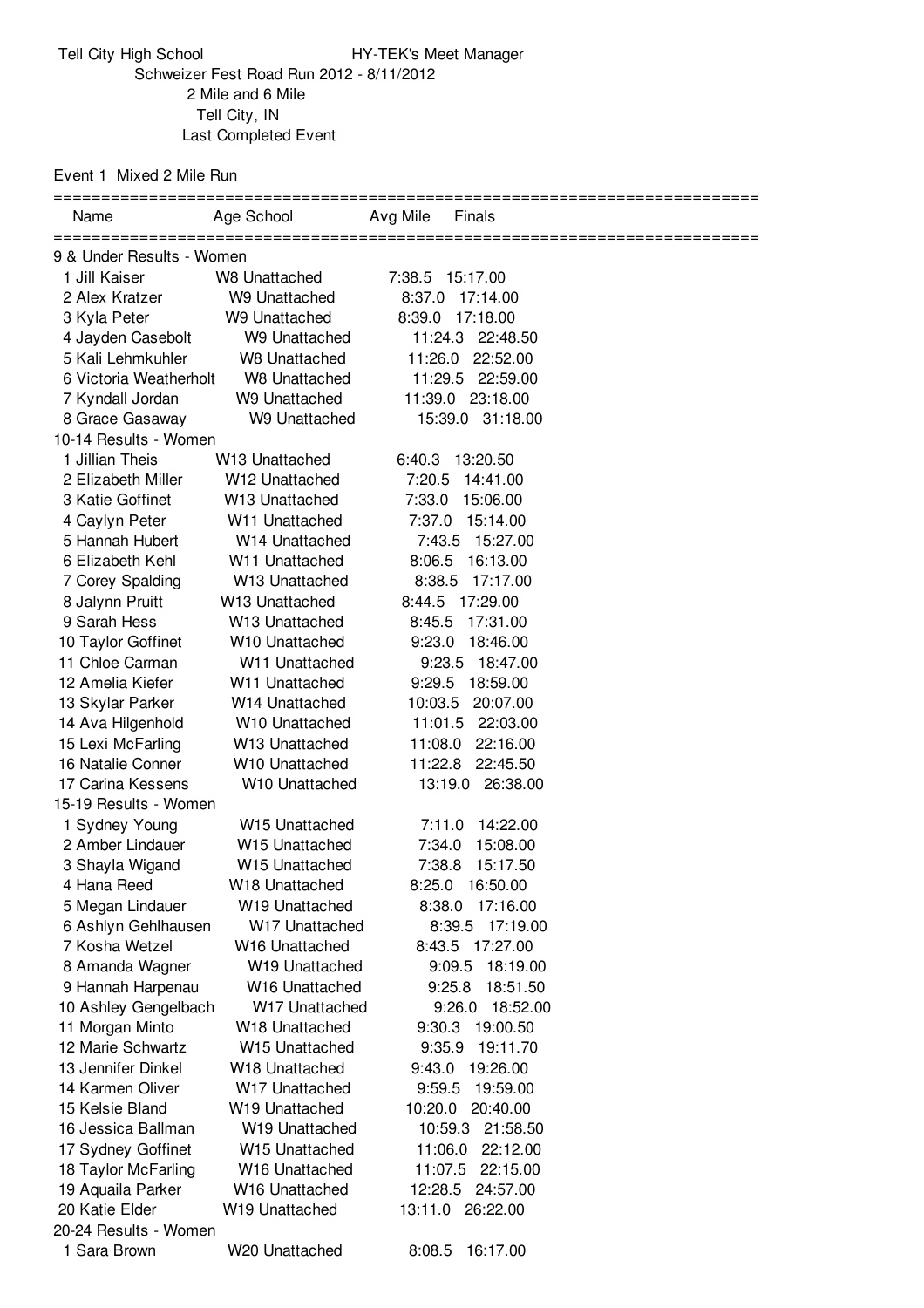Kyla Zellers W21 Unattached 8:22.5 16:45.00 Krystal Lawalin W24 Unattached 8:49.5 17:39.00 Morgan Simon W24 Unattached 8:50.5 17:41.00 Mariah Nix W20 Unattached 9:25.5 18:51.00 Ashley Brown W22 Unattached 10:21.3 20:42.50 Samantha Ballman W22 Unattached 10:50.0 21:40.00 Breanne Sollman W24 Unattached 10:59.0 21:58.00 Hannah Moman W21 Unattached 13:13.0 26:26.00 Brittany Waninger W20 Unattached 15:27.5 30:55.00 25-29 Results - Women Kaki Vessels W26 Unattached 7:14.0 14:28.00 Erin Moad W28 Unattached 7:35.8 15:11.50 Krystal Inman W28 Unattached 7:47.0 15:34.00 Lori Richey W26 Unattached 7:57.5 15:55.00 Rachel Sabelhaus W27 Unattached 9:30.0 19:00.00 Amber Shearn W25 Unattached 9:52.5 19:45.00 Allison Lawalin W27 Unattached 10:24.8 20:49.50 Nikki Meunier W26 Unattached 10:33.5 21:07.00 Brandi Glenn W29 Unattached 11:00.5 22:01.00 Natalie Block W25 Unattached 11:13.5 22:27.00 Amy Weatherholt W29 Unattached 11:38.3 23:16.50 Jennifer Simpson W28 Unattached 11:58.5 23:57.00 Beth Hubert W26 Unattached 12:13.8 24:27.50 Katie Franzman W26 Unattached 12:14.3 24:28.50 Jayme Waters W27 Unattached 14:26.0 28:52.00 Tasa Fortwendel W29 Unattached 15:36.0 31:12.00 Annamaria Doddridge W29 Unattached 15:49.0 31:38.00 Erin Fortune W29 Unattached 16:45.5 33:31.00 Kristin LeClere W26 Unattached 17:23.0 34:46.00 Kate Ziegelgruber W26 Unattached 17:25.3 34:50.50 Jennifer James W28 Unattached 19:30.5 39:01.00 30-34 Results - Women Anita Bruggeman W32 Unattached 7:15.0 14:30.00 Sarah Richard W32 Unattached 7:31.5 15:03.00 Kasey Wagner W30 Unattached 7:31.8 15:03.50 Jennifer Chestnut W34 Unattached 8:02.5 16:05.00 Ashley Robinson W31 Unattached 8:05.0 16:10.00 Wendy Freeman W31 Unattached 8:17.0 16:34.00 Tara Smith W31 Unattached 8:17.5 16:35.00 Danielle Naviaux W34 Unattached 9:21.5 18:43.00 Jeanie Lain W32 Unattached 9:22.0 18:44.00 Kris Hammack W33 Unattached 9:57.0 19:54.00 Renae Lawson W33 Unattached 10:27.8 20:55.50 Shannon Wilkinson W31 Unattached 10:36.8 21:13.50 Sara Rogier W33 Unattached 11:05.0 22:10.00 Paige Werner W34 Unattached 11:07.3 22:14.50 Jamie Ball W33 Unattached 11:14.0 22:28.00 Rachel East W30 Unattached 11:22.5 22:45.00 Kristel Hess W31 Unattached 11:24.0 22:48.00 Danielle Kritley W34 Unattached 11:31.0 23:02.00 Laura Kessans W31 Unattached 11:38.0 23:16.00 Shannon Sprinkle W34 Unattached 11:55.0 23:50.00 Michelle Stephens W31 Unattached 11:56.0 23:52.00 Jennifer Scherzinger W33 Unattached 12:05.0 24:10.00 Kelly Perryman W31 Unattached 12:06.5 24:13.00 Emily Miller W33 Unattached 12:15.5 24:31.00 Kate Martin W31 Unattached 13:18.5 26:37.00 Sarah Howard W34 Unattached 14:11.0 28:22.00 Dana Franzman W33 Unattached 14:23.5 28:47.00 Katie Peters W33 Unattached 14:33.0 29:06.00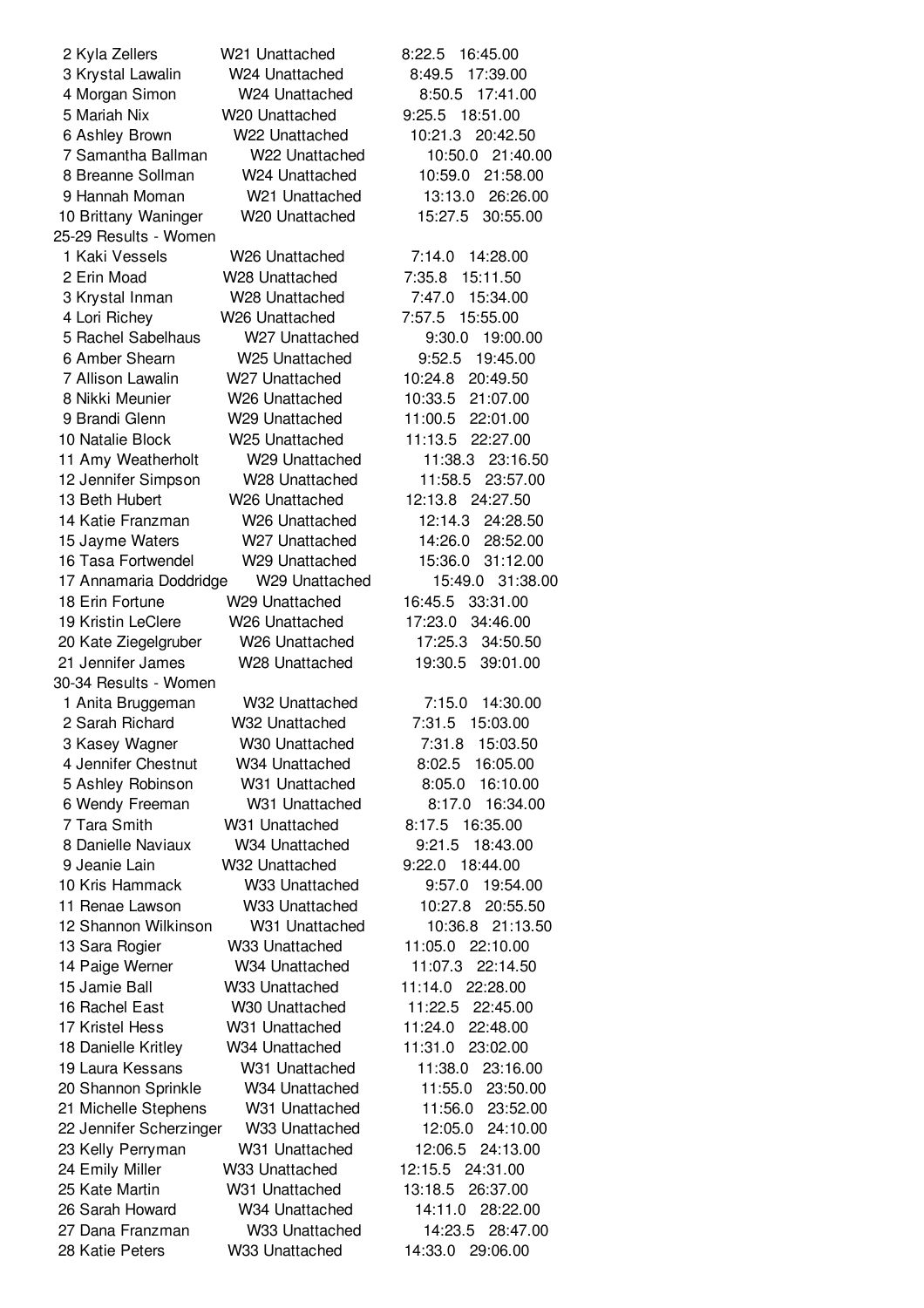| 29 Nikki Houle        | W32 Unattached | 14:35.3<br>29:10.50 |
|-----------------------|----------------|---------------------|
| 30 Melissa Carroll    | W31 Unattached | 16:20.0<br>32:40.00 |
| 31 Lauren Jacob       | W31 Unattached | 16:53.5<br>33:47.00 |
| 32 Melinda Jacob      | W33 Unattached | 17:19.0<br>34:38.00 |
| 33 Cara Hurak         | W30 Unattached | 17:24.0<br>34:48.00 |
| 34 Gena Fleming       | W34 Unattached | 35:39.00<br>17:49.5 |
| 35 Miranda Krieg      | W30 Unattached | 18:36.0<br>37:12.00 |
| 36 Beth James         | W34 Unattached | 22:04.0<br>44:08.00 |
| 35-39 Results - Women |                |                     |
| 1 Cheryl Mullis       | W35 Unattached | 8:35.5<br>17:11.00  |
| 2 Tyla Hoch           | W39 Unattached | 18:05.00<br>9:02.5  |
| 3 Tara Edwards        | W38 Unattached | 18:07.00<br>9:03.5  |
| 4 Amber Gayer         | W35 Unattached | 9:06.0<br>18:12.00  |
| 5 Lisa Sprinkle       | W37 Unattached | 18:16.00<br>9:08.0  |
| 6 Abbie Brown         | W39 Unattached | 18:31.00<br>9:15.5  |
| 7 Emilie Young        | W39 Unattached | 19:23.50<br>9:41.8  |
| 8 Kara Braunecker     | W38 Unattached | 9:42.0<br>19:24.00  |
| 9 Michelle O'Malley   | W37 Unattached | 19:25.00<br>9:42.5  |
| 10 Breanne Walsh      | W35 Unattached | 9:56.5<br>19:53.00  |
| 11 Mary Bolin         | W37 Unattached | 10:14.0 20:28.00    |
| 12 Lesley Hubert      | W37 Unattached | 10:20.5<br>20:41.00 |
| 13 Dana Haughee       | W39 Unattached | 10:21.8<br>20:43.50 |
| 14 Lisa Miller        | W37 Unattached | 10:22.0 20:44.00    |
| 15 Michelle McFarling | W36 Unattached | 10:24.5<br>20:49.00 |
| 16 Jennifer Schaad    | W35 Unattached | 10:25.5<br>20:51.00 |
| 17 Vanessa Johnson    | W38 Unattached | 11:18.0 22:36.00    |
| 18 Misty Ludwig       | W38 Unattached | 11:20.5<br>22:41.00 |
| 19 Michelle Newby     | W36 Unattached | 11:57.0<br>23:54.00 |
| 20 Sonia Casebolt     | W38 Unattached | 11:58.0<br>23:56.00 |
| 21 Lisa Kessens       | W37 Unattached | 24:30.00<br>12:15.0 |
| 22 Elizabeth Conner   | W38 Unattached | 13:04.0 26:08.00    |
| 23 Rachel Cordon      | W36 Unattached | 30:02.00<br>15:01.0 |
| 24 Erica Day          | W39 Unattached | 15:13.5<br>30:27.00 |
| 25 Becky Gasawy       | W39 Unattached | 31:19.00<br>15:39.5 |
| 26 Diane Gruber       | W36 Unattached | 15:58.5 31:57.00    |
| 27 Carrie Shearn      | W36 Unattached | 17:10.0<br>34:20.00 |
| 28 Jennifer Kessner   | W39 Unattached | 17:17.0<br>34:34.00 |
| 29 Stephanie James    | W37 Unattached | 17:49.0<br>35:38.00 |
| 40-44 Results - Women |                |                     |
| 1 Tricia Kaiser       | W42 Unattached | 15:17.75<br>7:38.9  |
| 2 Jennifer Land       | W40 Unattached | 7:48.0<br>15:36.00  |
| 3 Michelle LeClere    | W44 Unattached | 9:04.5<br>18:09.00  |
| 4 Marcia Finley       | W42 Unattached | 18:26.00<br>9:13.0  |
| 5 Tomee Sue Bunner    | W44 Unattached | 18:46.50<br>9:23.3  |
| 6 Julie Franchville   | W44 Unattached | 9:29.0<br>18:58.00  |
| 7 Shelley Mathena     | W42 Unattached | 19:10.00<br>9:35.0  |
| 8 Angela Oakley       | W42 Unattached | 19:17.00<br>9:38.5  |
| 9 Debbie Konerding    | W43 Unattached | 19:41.00<br>9:50.5  |
| 10 Amy Fox            | W40 Unattached | 9:56.8 19:53.50     |
| 11 Cheryl Hawhee      | W40 Unattached | 10:10.0<br>20:20.00 |
| 12 Jennifer Hohne     | W40 Unattached | 10:22.5<br>20:45.00 |
| 13 Melissa James      | W42 Unattached | 10:24.0<br>20:48.00 |
| 14 Jill Lacy          | W42 Unattached | 10:44.0 21:28.00    |
| 15 Kelly Kiplinger    | W41 Unattached | 11:12.0<br>22:24.00 |
| 16 Trina Ogle         | W43 Unattached | 11:17.0<br>22:34.00 |
| 17 Michelle Duncan    | W41 Unattached | 11:20.0<br>22:40.00 |
| 18 Angela Hilgenhold  | W41 Unattached | 11:22.0<br>22:44.00 |
| 19 Michaeline Joiner  | W44 Unattached | 11:23.5<br>22:47.00 |
| 20 Shannon Lehmkuhler | W40 Unattached | 11:34.0 23:08.00    |
| 21 Valery Brahm       | W42 Unattached | 11:54.8<br>23:49.50 |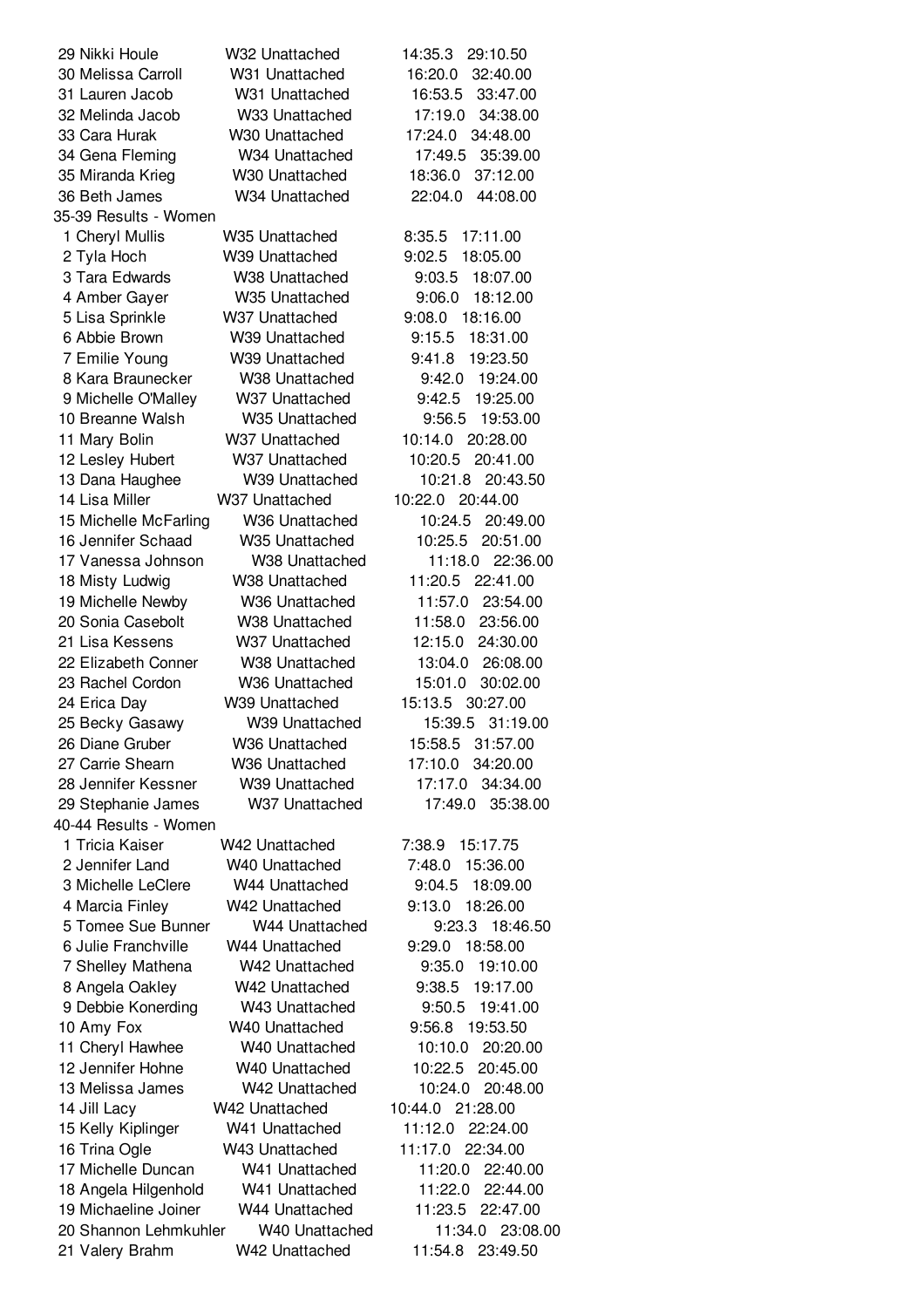| 22 Michelle Peter              | W40 Unattached             | 12:23.5<br>24:47.00 |
|--------------------------------|----------------------------|---------------------|
| 23 Kelly Fischer               | W42 Unattached             | 13:13.5<br>26:27.00 |
| 24 Brenda Brown                | W42 Unattached             | 14:12.5<br>28:25.00 |
| 25 Mel Drake                   | W41 Unattached             | 14:13.5<br>28:27.00 |
| 26 Cindy Hermann               | W42 Unattached             | 14:47.5<br>29:35.00 |
| 27 Holly Stephens              | W41 Unattached             | 30:37.00<br>15:18.5 |
| 28 Jamie Gross                 | W44 Unattached             | 15:21.0<br>30:42.00 |
| 29 Mary Swihart                | W42 Unattached             | 32:41.00<br>16:20.5 |
| 30 Lucy DuPont                 | W44 Unattached             | 34:10.00<br>17:05.0 |
| 45-49 Results - Women          |                            |                     |
| 1 Kathy Pyle                   | <b>W48 Unattached</b>      | 8:52.5<br>17:45.00  |
| 2 Diana Schaefer               | W48 Unattached             | 17:57.00<br>8:58.5  |
| 3 Carol Schwoeppe              | W45 Unattached             | 9:15.8<br>18:31.50  |
| 4 Angela Young                 | W45 Unattached             | 9:33.0<br>19:06.00  |
| 5 Jacqueline Gillam            | W48 Unattached             | 19:21.00<br>9:40.5  |
| 6 Kathy Sterling               | W48 Unattached             | 9:42.8<br>19:25.50  |
| 7 Kellie Pfeiffer              | W46 Unattached             | 9:47.0<br>19:34.00  |
| 8 Lisa Jordan                  | W45 Unattached             | 9:54.0 19:48.00     |
| 9 Barbara McCabe               | W45 Unattached             | 10:05.5<br>20:11.00 |
|                                |                            | 10:27.5<br>20:55.00 |
| 10 Diane Nix                   | W48 Unattached             |                     |
| 11 Shelley Stephens            | W48 Unattached             | 22:09.00<br>11:04.5 |
| 12 Roman Collins               | W48 Unattached             | 11:19.5<br>22:39.00 |
| 13 Teri Harpenau               | W46 Unattached             | 11:54.5<br>23:49.00 |
| 14 Marian Keown                | W49 Unattached             | 12:16.0<br>24:32.00 |
| 15 Sheila Lahee                | W <sub>46</sub> Unattached | 15:19.0<br>30:38.00 |
| 16 Charlotte Hinton            | W49 Unattached             | 30:38.50<br>15:19.3 |
| 17 Patty Hahus                 | W47 Unattached             | 33:42.00<br>16:51.0 |
| 18 Terri Ward                  | W46 Unattached             | 17:03.0<br>34:06.00 |
| 19 Cheri Taylor                | W49 Unattached             | 17:11.5<br>34:23.00 |
| 50-54 Results - Women          |                            |                     |
| 1 Diana Green                  | W53 Unattached             | 17:32.00<br>8:46.0  |
| 2 Cindy LaGrange               | W51 Unattached             | 18:11.00<br>9:05.5  |
| 3 Sherry McGary                | W54 Unattached             | 10:47.5<br>21:35.00 |
| 4 Peggy Clark                  | W52 Unattached             | 23:05.00<br>11:32.5 |
| 5 Doris Niehaus                | W51 Unattached             | 11:44.3 23:28.50    |
| 6 Vicki Schneider              | W52 Unattached             | 12:13.5 24:27.00    |
| 7 Karen Russell                | W50 Unattached             | 13:08.5<br>26:17.00 |
| 8 Pam Allard                   | W52 Unattached             | 27:22.50<br>13:41.3 |
| 9 Joyce Crawford               | W51 Unattached             | 14:12.0<br>28:24.00 |
| 10 Cheryl Zellers              | W53 Unattached             | 14:38.0<br>29:16.00 |
| 11 Judy Sumner                 | W52 Unattached             | 15:24.8<br>30:49.50 |
| 12 Paula Stiles                | W52 Unattached             | 30:50.00<br>15:25.0 |
| 13 Lynn Suding                 | W53 Unattached             | 15:25.5<br>30:51.00 |
| 14 Joani LaGrange              | W53 Unattached             | 30:51.50<br>15:25.8 |
| 15 Tammy Harding               | W53 Unattached             | 15:36.5<br>31:13.00 |
| 16 Janet Wagner                | W51 Unattached             | 31:39.00<br>15:49.5 |
| 17 Susan Krantz                | W54 Unattached             | 16:31.5<br>33:03.00 |
| 18 Tina Gladish                | W54 Unattached             | 16:41.0<br>33:22.00 |
| 19 Sandy Ballman               | W51 Unattached             | 17:09.5<br>34:19.00 |
| 20 Penny James                 | W54 Unattached             | 22:03.0<br>44:06.00 |
| 55-59 Results - Women          |                            |                     |
| 1 Brenda Graves                | W57 Unattached             | 10:36.5<br>21:13.00 |
| 2 Barbara Oost                 | W56 Unattached             | 11:04.0<br>22:08.00 |
| 3 Sherry Barnhart              | W55 Unattached             | 11:28.0<br>22:56.00 |
| 4 Mary Jo Borders              | <b>W58 Unattached</b>      | 11:32.0<br>23:04.00 |
| 5 Bert Muenks                  | W59 Unattached             | 15:29.5<br>30:59.00 |
| 6 Katie Pappano                | <b>W59 Unattached</b>      | 31:37.00<br>15:48.5 |
| 7 Pam Newton                   | <b>W56 Unattached</b>      | 16:19.8<br>32:39.50 |
|                                | <b>W55 Unattached</b>      | 16:23.0<br>32:46.00 |
| 8 Nancy Myers<br>9 Teri Luecke |                            |                     |
|                                | W55 Unattached             | 16:31.8<br>33:03.50 |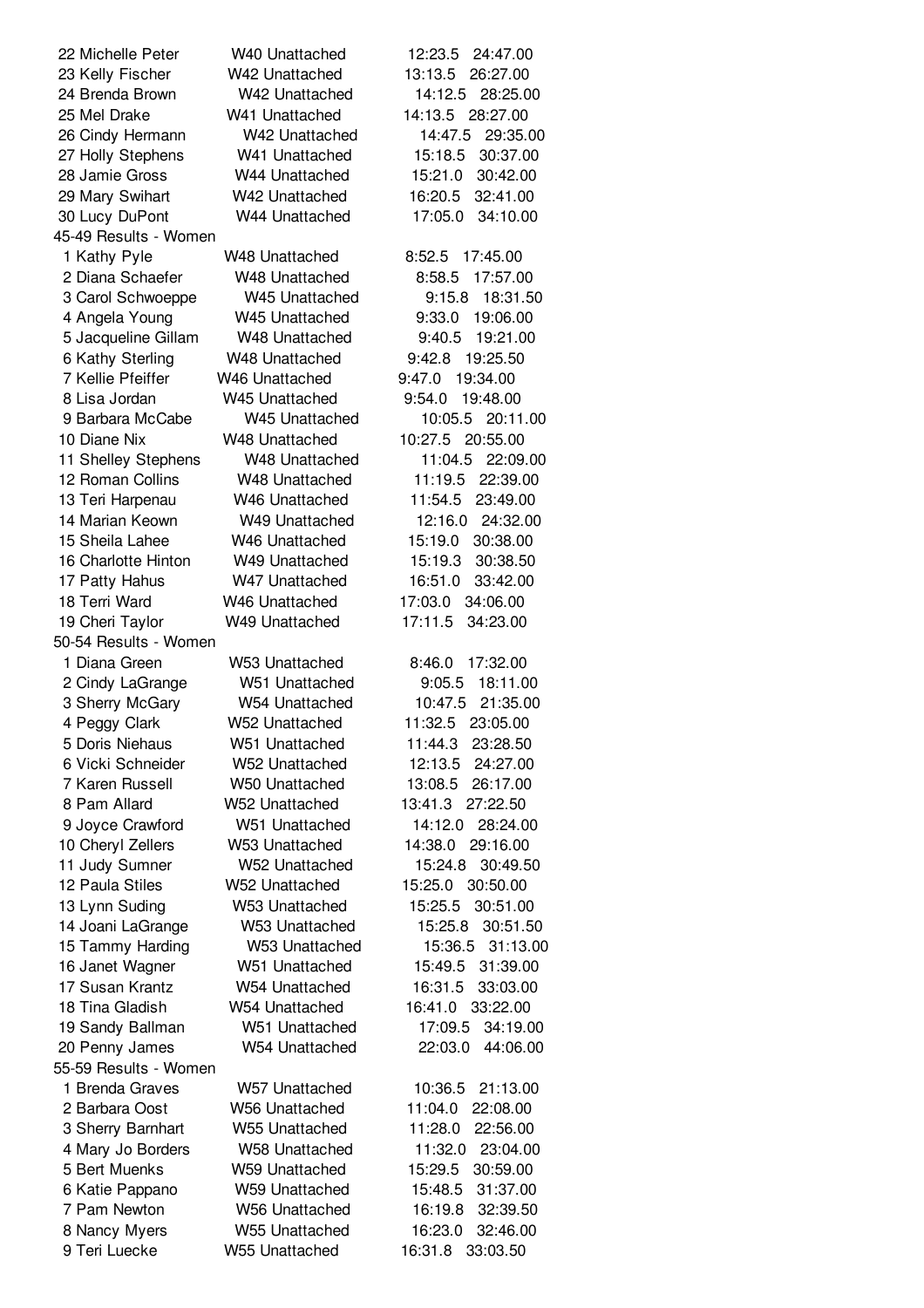| 10 Rita Marsili                       | W56 Unattached                 | 16:39.5 33:19.00                           |
|---------------------------------------|--------------------------------|--------------------------------------------|
| 11 Vicki Jacob                        | <b>W56 Unattached</b>          | 17:19.5<br>34:39.00                        |
| 12 Barbara Ewing                      | <b>W56 Unattached</b>          | 17:22.5<br>34:45.00                        |
| 13 Leanne LeClere                     | W57 Unattached                 | 34:47.00<br>17:23.5                        |
| 14 Cathy Bower                        | W55 Unattached                 | 34:50.00<br>17:25.0                        |
| 15 Deborah Christensen                | W57 Unattached                 | 36:11.00<br>18:05.5                        |
| 60-69 Results - Women                 |                                |                                            |
| 1 Kathy Kinnett                       | <b>W60 Unattached</b>          | 10:38.0<br>21:16.00                        |
| 2 Lynda Turner                        | W63 Unattached                 | 11:20.3<br>22:40.50                        |
| 3 Jeanne Wittmer                      | <b>W68 Unattached</b>          | 14:43.5<br>29:27.00                        |
| 4 Liz Dickman                         | W63 Unattached                 | 15:24.5<br>30:49.00                        |
| 5 Linda Gelarden                      | W62 Unattached                 | 17:11.0<br>34:22.00                        |
| 6 Rita LaGrange                       | W64 Unattached                 | 17:22.0<br>34:44.00                        |
| 70+ Results - Women                   |                                |                                            |
| 1 June Bell                           | W76 Unattached                 | 16:54.0<br>33:48.00                        |
| 2 Nancy Brinksneader                  | W70 Unattached                 | 17:21.5 34:43.00                           |
| 9 & Under Results - Men               |                                |                                            |
| 1 Spenser Wolf                        | M8 Unattached                  | 14:06.00<br>7:03.0                         |
| 2 Cole Hess                           | M8 Unattached                  | 7:34.5<br>15:09.00                         |
| 3 Ethan Edwards                       | M9 Unattached                  | 7:35.5<br>15:11.00                         |
| 4 Taten Arnold                        | M8 Unattached                  | 7:45.5<br>15:31.00                         |
| 5 Gabe James                          | M8 Unattached                  | 7:49.5<br>15:39.00                         |
| 6 Aidan McCabe                        | M9 Unattached                  | 15:56.00<br>7:58.0                         |
| 7 Kaden Chestnut                      | M9 Unattached                  | 8:02.0<br>16:04.00                         |
| 8 Keaton Lloyd                        | M8 Unattached                  | 8:37.5<br>17:15.00                         |
| 9 Brayden Lain                        | M7 Unattached                  | 8:50.0<br>17:40.00                         |
| 10 Cole Johnson                       | M9 Unattached                  | 17:51.00<br>8:55.5                         |
| 11 Coy Hammack                        | M8 Unattached                  | 9:00.0<br>18:00.00                         |
| 12 Andrew McCabe                      | M7 Unattached                  | 9:12.5<br>18:25.00                         |
| 13 Mason Gladish                      | M7 Unattached                  | 9:15.0<br>18:30.00                         |
| 14 Reece Wolf                         | M5 Unattached                  | 9:18.0<br>18:36.00                         |
| 15 Shane Braunecker                   | M9 Unattached                  | 9:23.8<br>18:47.50                         |
| 16 Anthony Koch                       | M9 Unattached                  | 9:31.5<br>19:03.00                         |
| 17 Cameron Crawford                   | M6 Unattached                  | 9:35.5<br>19:11.00                         |
| 18 Cameron Bland                      | M9 Unattached                  | 9:52.0<br>19:44.00                         |
| 19 Ross Wilgus                        | M9 Unattached                  | 20:13.00<br>10:06.5                        |
| 20 Corey Braunecker                   | M9 Unattached                  | 10:08.8 20:17.50                           |
| 21 Corbin Haughee                     | M6 Unattached                  | 10:21.0<br>20:42.00                        |
| 22 Cole Stiff                         | M6 Unattached                  | 11:07.0 22:14.00                           |
| 23 Drevan O'Brien                     | M7 Unattached                  | 22:17.00<br>11:08.5                        |
| 24 Bryce Stephens                     | M9 Unattached                  | 11:23.8<br>22:47.50                        |
| 25 Chase Stephens                     | M5 Unattached                  | 11:56.5<br>23:53.00                        |
| 26 Jjon Conner                        | M8 Unattached                  | 12:33.0<br>25:06.00                        |
| 27 Kyle Joiner                        | M9 Unattached                  | 12:42.5<br>25:25.00                        |
| 28 Evan Noble<br>29 Cole Granderson   | M8 Unattached<br>M8 Unattached | 26:45.00<br>13:22.5                        |
| 30 Jacob Fortwendel                   | M9 Unattached                  | 26:51.00<br>13:25.5<br>13:41.0<br>27:22.00 |
|                                       | M9 Unattached                  | 14:36.0 29:12.00                           |
| 31 Will Kirtley<br>32 Jackson Fortune | M5 Unattached                  | 16:44.5 33:29.00                           |
| 10-14 Results - Men                   |                                |                                            |
| 1 Nate Kaiser                         | M11 Unattached                 | 6:08.5<br>12:17.00                         |
| 2 Brennen Krahwinkel                  | M14 Unattached                 | 12:54.00<br>6:27.0                         |
| 3 Chase Beckort                       | M12 Unattached                 | 6:32.0<br>13:04.00                         |
|                                       | M13 Unattached                 | 13:13.00<br>6:36.5                         |
| 4 Seth Vaquero                        |                                |                                            |
| 5 Leo Simpson                         | M13 Unattached                 | 13:14.00<br>6:37.0                         |
| 6 Thomas Simpson                      | M13 Unattached                 | 13:19.00<br>6:39.5                         |
| 7 Nigel Kaiser                        | M10 Unattached                 | 6:40.0<br>13:20.00                         |
| 8 Stephen Houle                       | M14 Unattached                 | 6:51.0<br>13:42.00                         |
| 9 Nathian Rogier                      | M13 Unattached                 | 13:44.00<br>6:52.0                         |
| 10 Keon Little                        | M13 Unattached                 | 6:55.5<br>13:51.00                         |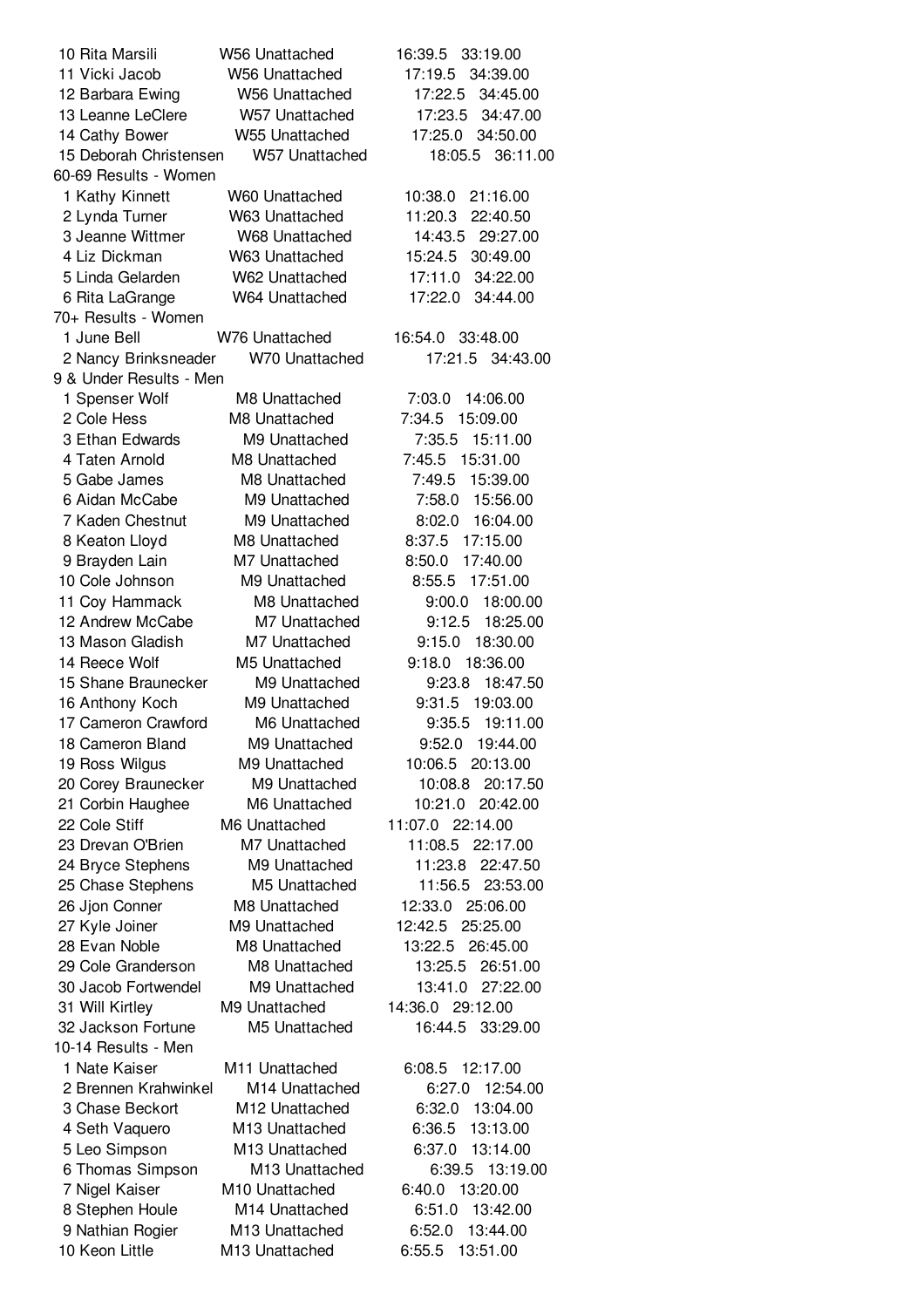15-19 Results - Men 20-24 Results - Men 25-29 Results - Men

 Trent Arnold M12 Unattached 6:56.0 13:52.00 Evan Tidwell M13 Unattached 6:58.5 13:57.00 Austin Gray M14 Unattached 7:01.8 14:03.50 Jonathan Theis M10 Unattached 7:04.5 14:09.00 Elliott Reed M12 Unattached 7:09.5 14:19.00 Mitchell Kaiser M11 Unattached 7:11.5 14:23.00 Ben Becher M12 Unattached 7:12.5 14:25.00 Brandon Whistle M13 Unattached 7:16.5 14:33.00 Phillip Kehl M14 Unattached 7:24.5 14:49.00 Mason Stephens M13 Unattached 7:41.0 15:22.00 Austiin Tyler M13 Unattached 7:43.0 15:26.00 Tyler Hawhee M12 Unattached 7:52.5 15:45.00 Spencer Fest M12 Unattached 7:59.0 15:58.00 Bryce Wetzel M11 Unattached 8:07.0 16:14.00 Marcus Fortwendel M11 Unattached 8:10.5 16:21.00 Devon Casebolt M12 Unattached 8:13.0 16:26.00 Logan Hubert M12 Unattached 8:15.5 16:31.00 Bryce Peter M11 Unattached 8:25.5 16:51.00 Milan Minto M11 Unattached 8:37.3 17:14.50 Wyatt Edwards M12 Unattached 8:54.5 17:49.00 Riley Collins M12 Unattached 9:04.0 18:08.00 Chandler Lacy M13 Unattached 9:06.3 18:12.50 Kage Kiplinger M12 Unattached 9:22.5 18:45.00 Taylor James M10 Unattached 9:36.5 19:13.00 Andrew Ettensohn M11 Unattached 10:07.5 20:15.00 Neal Hollinden M10 Unattached 10:08.0 20:16.00 Cain Hohne M11 Unattached 10:18.0 20:36.00 Garrett James M11 Unattached 10:23.5 20:47.00 Patrick Lawson M10 Unattached 10:36.0 21:12.00 Matthew Conner M12 Unattached 11:08.8 22:17.50 Zach Gasaway M13 Unattached 11:18.5 22:37.00 Zak Trowbridge M18 Unattached 5:45.0 11:30.00 Darian Allen M18 Unattached 5:48.5 11:37.00 Zach Wilson M19 Unattached 5:53.5 11:47.00 Sam Wicke M19 Unattached 6:08.0 12:16.00 Reed Goffinet M15 Unattached 6:10.0 12:20.00 Alex McCool M19 Unattached 6:45.5 13:31.00 Andrew Mosby M18 Unattached 6:53.0 13:46.00 Blake Kleaving M18 Unattached 7:23.0 14:46.00 Garrett Greenfield M16 Unattached 7:51.0 15:42.00 Cody Stein M22 Unattached 4:50.0 9:40.00 Nick Bower M20 Unattached 5:41.5 11:23.00 Adam Kleaving M20 Unattached 7:10.0 14:20.00 Jeff Weiss M21 Unattached 7:23.3 14:46.50 Andrew Kimball M20 Unattached 7:32.0 15:04.00 Brandon Zellers M21 Unattached 7:46.0 15:32.00 Shane Luttrell M21 Unattached 8:03.0 16:06.00 Justin Kleemann M21 Unattached 9:13.5 18:27.00 TJ Hall M20 Unattached 10:19.5 20:39.00 Frank inman M28 Unattached 6:06.0 12:12.00 Brent Owen M25 Unattached 6:54.0 13:48.00 Chris Cail M28 Unattached 7:14.0 14:28.00 Thomas Morris M26 Unattached 7:36.0 15:12.00 Phil Zellers M28 Unattached 7:44.0 15:28.00 nick Lawalin M28 Unattached 8:16.0 16:32.00 Tyler Rainey M25 Unattached 10:58.0 21:56.00 Jonathan Gonzalez M26 Unattached 11:44.0 23:28.00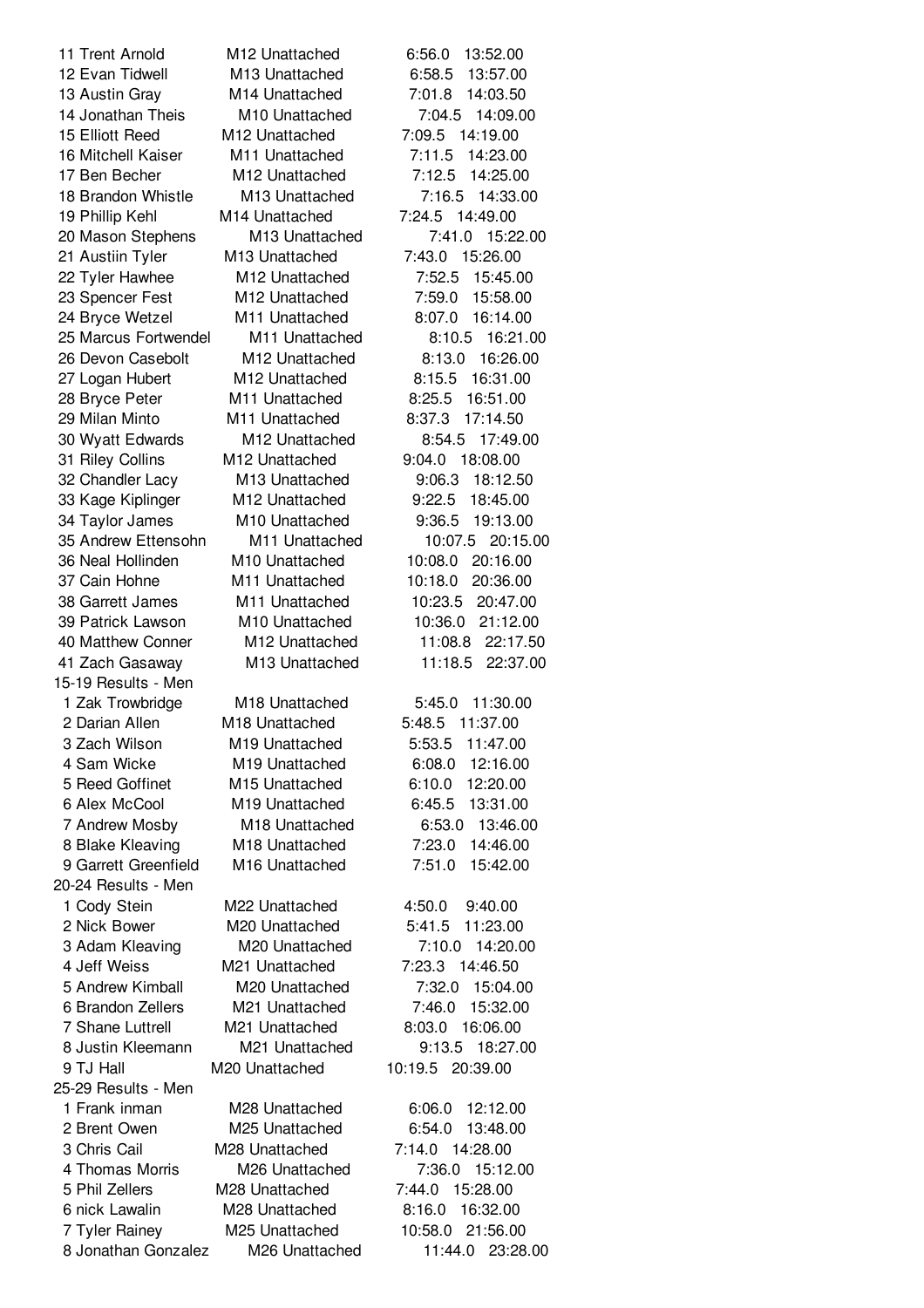| 9 Bill Magee        | M25 Unattached | 34:51.00<br>17:25.5  |
|---------------------|----------------|----------------------|
| 30-34 Results - Men |                |                      |
| 1 Adam Brockman     | M30 Unattached | 6:43.0<br>13:26.00   |
| 2 Jared Sabelhaus   | M30 Unattached | 7:58.5 15:57.00      |
| 3 Luke Rasche       | M31 Unattached | 8:00.5<br>16:01.00   |
| 4 Danny Lloyd       | M34 Unattached | 17:15.50<br>8:37.8   |
| 5 Caleb Lain        | M30 Unattached | 8:50.3<br>17:40.50   |
| 6 Lee Chestnut      | M34 Unattached | 18:40.00<br>9:20.0   |
| 7 Brent East        | M33 Unattached | 9:26.5<br>18:53.00   |
| 8 Steve Fortwendel  | M34 Unattached | 9:39.0<br>19:18.00   |
| 35-39 Results - Men |                |                      |
| 1 Matt Schultz      | M37 Unattached | 7:01.5<br>14:03.00   |
| 2 Jason Theis       | M35 Unattached | 15:00.00<br>7:30.0   |
| 3 Ryan Hess         | M35 Unattached | 15:05.00<br>7:32.5   |
| 4 Josh Casebolt     | M37 Unattached | 15:59.00<br>7:59.5   |
| 5 Lloyd Arnold      | M38 Unattached | 8:03.3<br>16:06.50   |
| 6 Owen Bland        | M37 Unattached | 18:13.00<br>9:06.5   |
| 7 Jared Gladish     | M37 Unattached | 9:15.9<br>18:31.75   |
| 8 Forrest Senior    | M38 Unattached | 9:41.5<br>19:23.00   |
| 9 Stan Hubert       | M37 Unattached | 10:08.5<br>20:17.00  |
| 10 Ronald Peters    | M38 Unattached | 14:35.0<br>29:10.00  |
| 40-44 Results - Men |                |                      |
| 1 Keith Zellers     | M42 Unattached | 12:50.00<br>6:25.0   |
| 2 Charles Foe       | M42 Unattached | 14:11.00<br>7:05.5   |
| 3 Joel Schwartz     | M42 Unattached | 14:12.00<br>7:06.0   |
| 4 Kevin Sprinkle    | M40 Unattached | 7:45.8<br>15:31.50   |
| 5 Kip Krizman       | M42 Unattached | 7:47.5<br>15:35.00   |
| 6 Ray James         | M43 Unattached | 7:53.0<br>15:46.00   |
| 7 Chris Gillam      | M43 Unattached | 16:58.00<br>8:29.0   |
| 8 Steve Conner      | M40 Unattached | 18:34.00<br>9:17.0   |
| 9 Rodney Crawford   | M42 Unattached | 19:11.50<br>9:35.8   |
| 10 Marty Haughee    | M44 Unattached | 20:43.00<br>10:21.5  |
| 11 Ron Crawford     | M43 Unattached | 32:19.00<br>16:09.5  |
| 12 Brady Jarboe     | M41 Unattached | 17:10.5<br>34:21.00  |
| 13 Justin Dauby     | M43 Unattached | 17:18.0<br>34:36.00  |
| 45-49 Results - Men |                |                      |
| 1 Steve Becher      | M47 Unattached | 6:39.8               |
| 2 Dana Greenfield   | M45 Unattached | 13:19.50<br>7:54.0   |
|                     |                | 15:48.00<br>19:07.00 |
| 3 Tracy Minto       | M49 Unattached | 9:33.5               |
| 4 Duane Whistle     | M48 Unattached | 10:04.0<br>20:08.00  |
| 5 Joel Gonzalez     | M47 Unattached | 11:39.5<br>23:19.00  |
| 6 Mike Hagan        | M46 Unattached | 11:47.0<br>23:34.00  |
| 7 Elmer Shelby      | M49 Unattached | 12:14.0<br>24:28.00  |
| 8 Brian Noble       | M48 Unattached | 13:24.0 26:48.00     |
| 9 James Gruber      | M47 Unattached | 31:57.50<br>15:58.8  |
| 50-54 Results - Men |                |                      |
| 1 Pat Sweeney       | M54 Unattached | 6:46.5<br>13:33.00   |
| 2 Michael Zellers   | M54 Unattached | 6:51.3<br>13:42.50   |
| 3 Eric Rahman       | M50 Unattached | 8:19.5<br>16:39.00   |
| 4 Douglas Fox       | M50 Unattached | 16:56.00<br>8:28.0   |
| 5 Peter Brakora     | M52 Unattached | 9:18.5<br>18:37.00   |
| 6 Doug Barnhart     | M54 Unattached | 9:34.5<br>19:09.00   |
| 7 Al Wicke          | M53 Unattached | 9:39.5<br>19:19.00   |
| 8 Brad Vessels      | M50 Unattached | 9:41.0<br>19:22.00   |
| 9 Glenn Niehaus     | M52 Unattached | 11:31.5<br>23:03.00  |
| 10 Kent LaGrange    | M54 Unattached | 25:14.00<br>12:37.0  |
| 11 Mark Luecke      | M54 Unattached | 12:42.0<br>25:24.00  |
| 12 Larry Green      | M54 Unattached | 14:18.5<br>28:37.00  |
| 13 Chris Wagner     | M52 Unattached | 15:52.5<br>31:45.00  |
| 14 James Smyth      | M53 Unattached | 16:19.5<br>32:39.00  |